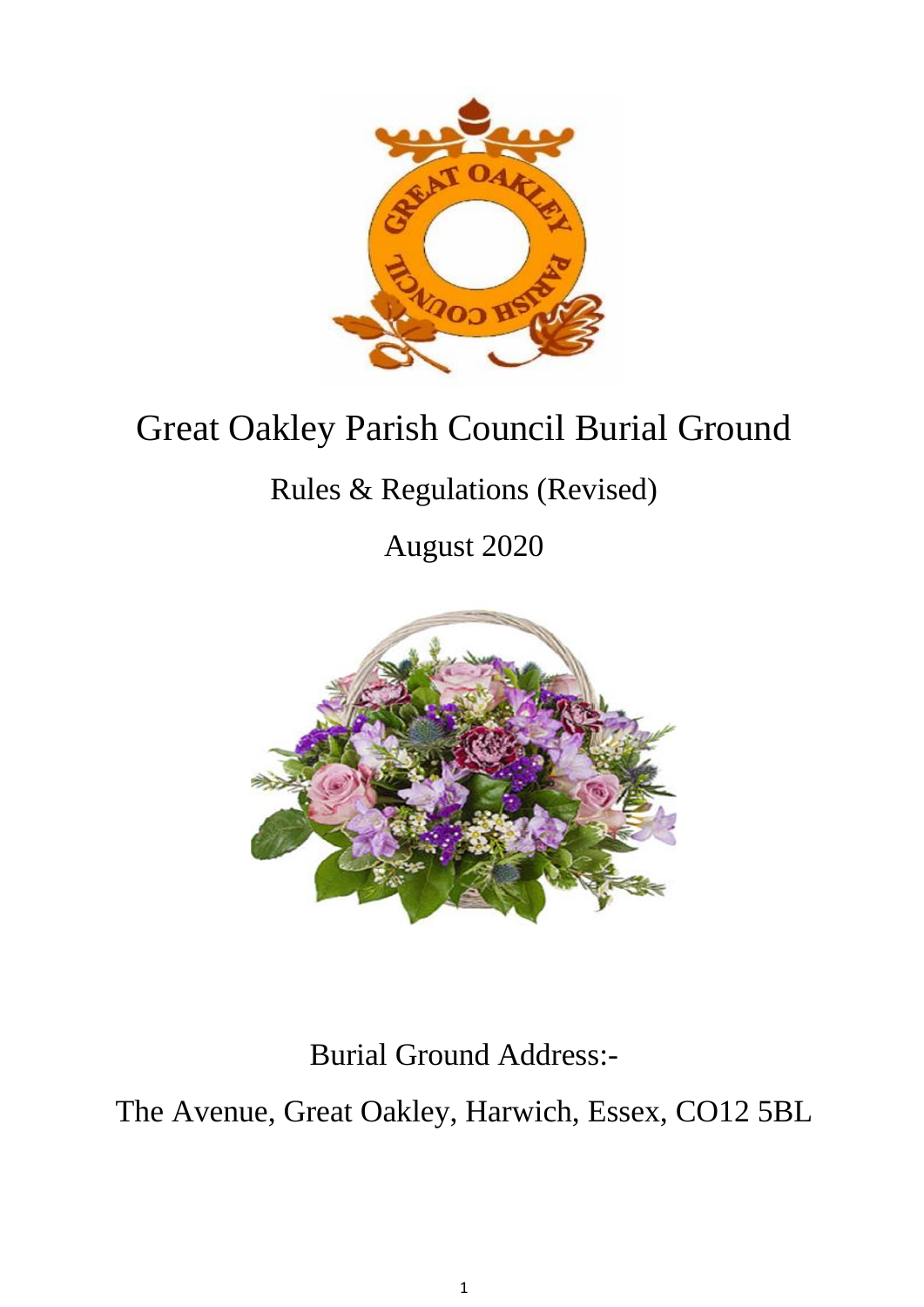Parish Clerk Contact Details:- Tel: 01255 861116 email: [gtoakleypc@aol.com](mailto:gtoakleypc@aol.com)

### **Rules and Regulations Governing the Use of the Burial Ground**

RESPONSIBLITIES: The Parish Council for the Burial Plot and approval of memorials, Funeral Directors for the burial and Stonemasons for the memorial.

The Burial Ground provides both consecrated and unconsecrated plots and caters for all faiths and denominations. The Clerk can give advice on any matters relating to interments. Great Oakley Burial Ground comprises of two parts – New Burial Ground and Old Burial Ground. The old part includes Rows 1 to 21 and the new part Rows 23 to 33. There are some variations to the rules and regulations for each part as set out below.

# **Rules Specific to the Purchase of Plots and Interments**

- 1. Plans of the Burial Ground showing grave plots and cremated areas are lodged with the Parish Clerk where information can be sought.
- 2. The Exclusive Right of Burial must be purchased and charges paid prior to interment or cremation. The Exclusive Right of Burial is for a period of 100 years. A Deed of Grant will be issued by the Parish Clerk in respect of each space purchased. NOTE: The ground is not purchased, it remains Parish Council's land, and it is only the Right of Burial that is purchased.
- 3. Fees for pre-paid burial plots, including memorial approval, are to be paid to the Parish Council in accordance with the Scales of Charges fixed by the Parish Council.
- 4. A non-resident charge will apply where the person being interred was not a inhabitant or parishioner of the Parish of Great Oakley immediately before death. The Parish Council will have the authority to waive the non-resident charges in cases where before death of a person they have lived in a residential/nursing home outside the Parish but lived in the Parish for at least 5 years immediately beforehand.
- 5. A person who purchases the Exclusive Right of Burial shall not convey, assign or transfer such right without the permission of the Parish Council. Transfer of Ownership is only valid if it has been registered and the Deed produced for endorsement.
- 6. It is advisable that once the grave owner has been interred arrangements are made for the Transfer of Ownership. On further burials/cremations additional inscriptions on memorials or installation where the original purchaser is deceased the new owner must demonstrate ownership of the grave by producing one of the following:
	- a. A valid will
	- b. Grant of Probate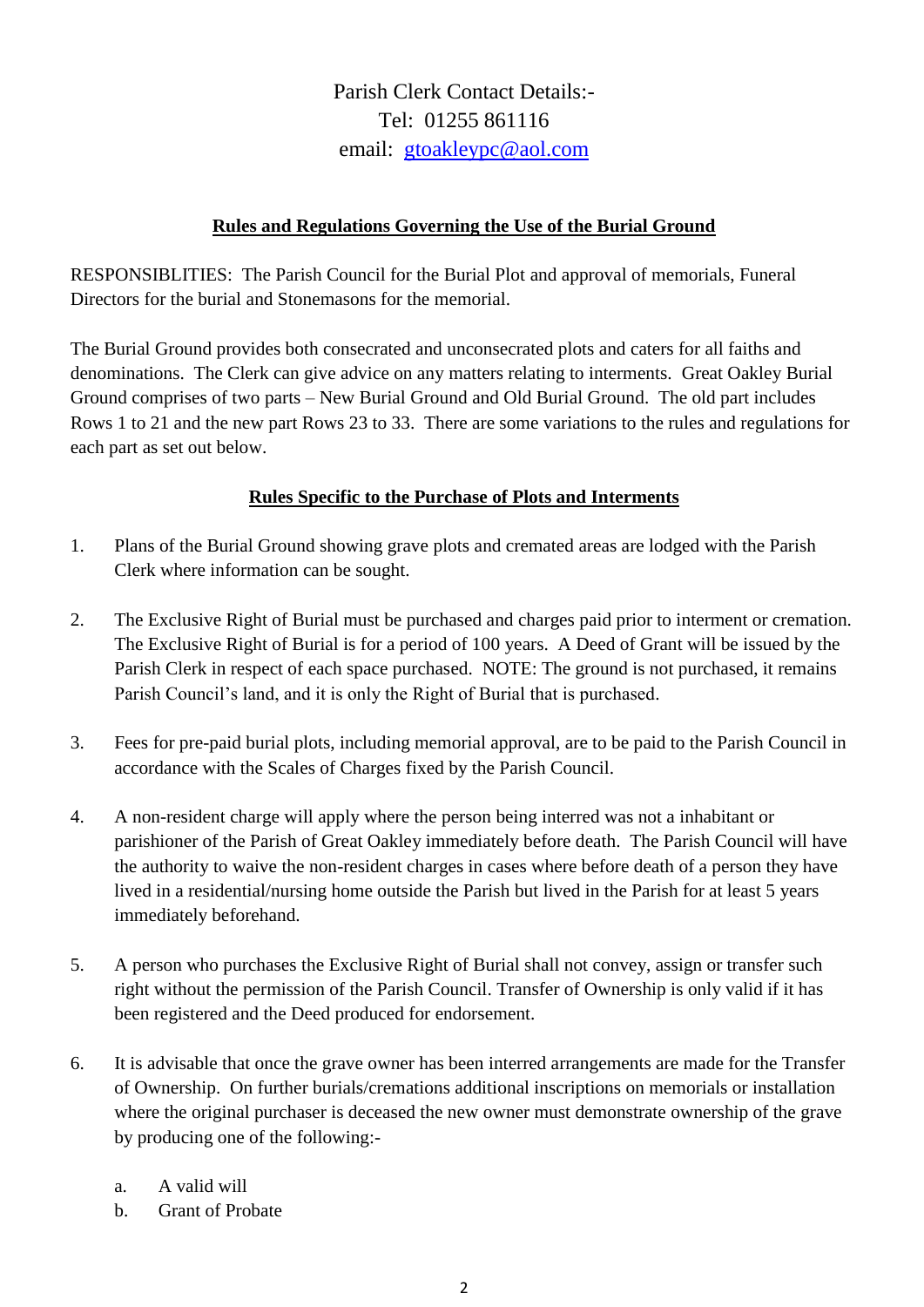- c. Letters of Administration
- d. If others are missing, a completed Statutory Declaration witnessed by a Commissioner of Oaths eg: Solicitor.
- 7. All appropriate certificates and interment forms relating to the death are to be received by the Parish Clerk prior to the interment.
- 8. No vault or grave purchased with Exclusive Rights shall be opened without the written consent of the owner. This may take the form of a signature on the 'Notice of Interment' against the item 'If in a purchased grave or vault, Signature of the present owner'. The production of the Grant of such Right shall be conclusive evidence of the title of the person producing the same.
- 9. Subject to regulation 21 and the purchase of a Right to Erect a memorial a temporary Marker Cross shall be placed at the head of the grave for a maximum of two years, subject to permission from the Parish Council, after which time the Parish Council reserves the right to remove.

# **Rules Specific to Interment in Graves**

- 10. Only wood coffins or other suitable bio degradable materials are to be used. The excavation of all graves shall rest with the Funeral Director and their approved contractor. It is the Parish Council's policy that interments shall only be permitted under the auspices of an accredited Funeral Director, who will be contractually responsible for the interment and payment of all fees and charges to the Parish Council.
- 11. Each grave space footprint shall be 1.20m (4') by 2.75m (9') and shall face east to a depth of no less the 1.68m (5' 6") for double grave and no less than 1.37m (4' 6") for a single grave.
- 12. All graves shall be turfed over by the Parish Council once the grave has settled, at least eighteen months from interment to allow for settlement. No permanent mounds shall be allowed.

# **Rules Specific to Interment of Cremated Remains**

- 13. Ashes should be buried at a depth of not less the 60cm (24") and must only be buried in a wooden or suitable bio-gradable container. It is permissible to place ashes in the ground without a container.
- 14. Double depth cremated remains interments will be permitted, subject to this being requested at the time of the first interment and the relevant fee being paid to the Parish Council in respect of each interment. Maximum of two interments per space with a single tablet/memorial no greater than 60cm  $X$  60cm  $(2' X 2')$ .
- 15. It is not permissible to scatter ashes in the burial ground.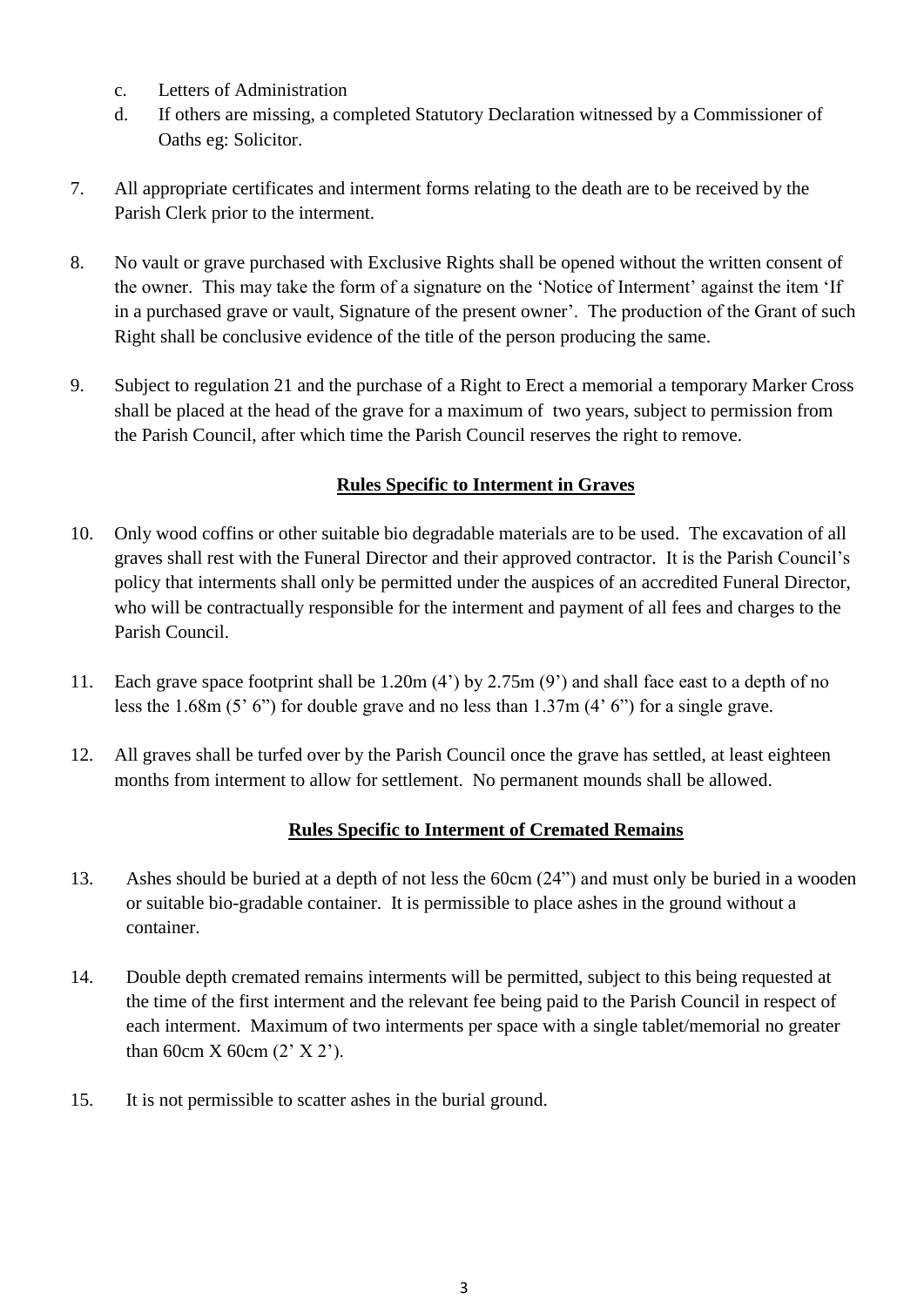### **Permanent Memorials**

- 16. The old burial ground, in addition to memorials, permits kerbing within the purchased plot. The details must be submitted to the Parish Council for approval and the appropriate fee paid in advance as listed in the Scale of Charges.
- 17. The new burial ground, in addition to memorials, permits a single slab stone, subject to Regulation 24, but **does not permit kerbing.**
- 18. All memorials, slab stones, kerbing, flower pots, vases, planters or plaques shall remain the sole risk of the owners of the grave and the Parish Council shall not be responsible for any damage or breakage which may arise occasioned by storms, wind, lightning, subsidence, vandalism or any other cause.
- 19. Memorials are to be kept in good repair by the owners. A notice will be sent to the registered owner or to the known representative of the deceased if repairs are required and will have six months to rectify, after which the Parish Council has the right to remove. Owners of Exclusive Rights of Burial may be legally responsible if injury or damage is caused to anyone or anything due to lack of maintenance.
- 20. Every person wishing to erect a memorial, slab stone or kerbing must submit a drawing showing the form and materials of the stone, together with a copy of the intended memorial inscription, details of the fixing system to be used and insurance details of the Stonemason to the Parish Clerk. All designs are to be approved by the Parish Council before they are erected. Irreverent or factious inscriptions are not permitted. Memorial regulations are available on request from the Parish Clark.
- 21. A memorial, slab stone or kerbing shall not be erected without the written permission of the Parish Council in the form of a written letter by the Parish Clerk. The number of the grave space corresponding with the grave book must be inscribed on every memorial, slab stone and kerbing .
- 22. The Parish Council suggests that at least eighteen months should elapse between the interment and the erection of any memorial, slab stone or kerbing as the ground may sink and the memorial, slab stone or kerbing could crack or fall of which the Parish Council accepts no responsibility.
- 23. The Parish Council has the power to remove any memorial, slab stone or kerbing which has been placed within the Parish Council's burial ground without the necessary authority and also to delete any unauthorized inscription appearing on any memorial.
- 24. There is currently no restriction on the type of material used for memorial stones, but they must be fixed on a suitable sub-base. It is the responsibility of the Stonemason to ensure that the required specifications as laid down by the National Association of Monumental Masons (NAMM) are met as this Parish Council accepts no responsibility for memorials, slab stones or kerbing which become unsafe due to inadequate fixings/methods being used at the time to erection. Suitable anchorage systems must be used on all memorials. A single slab stone must be laid on the grave at the same time and must be cut from the same piece of stone as the memorial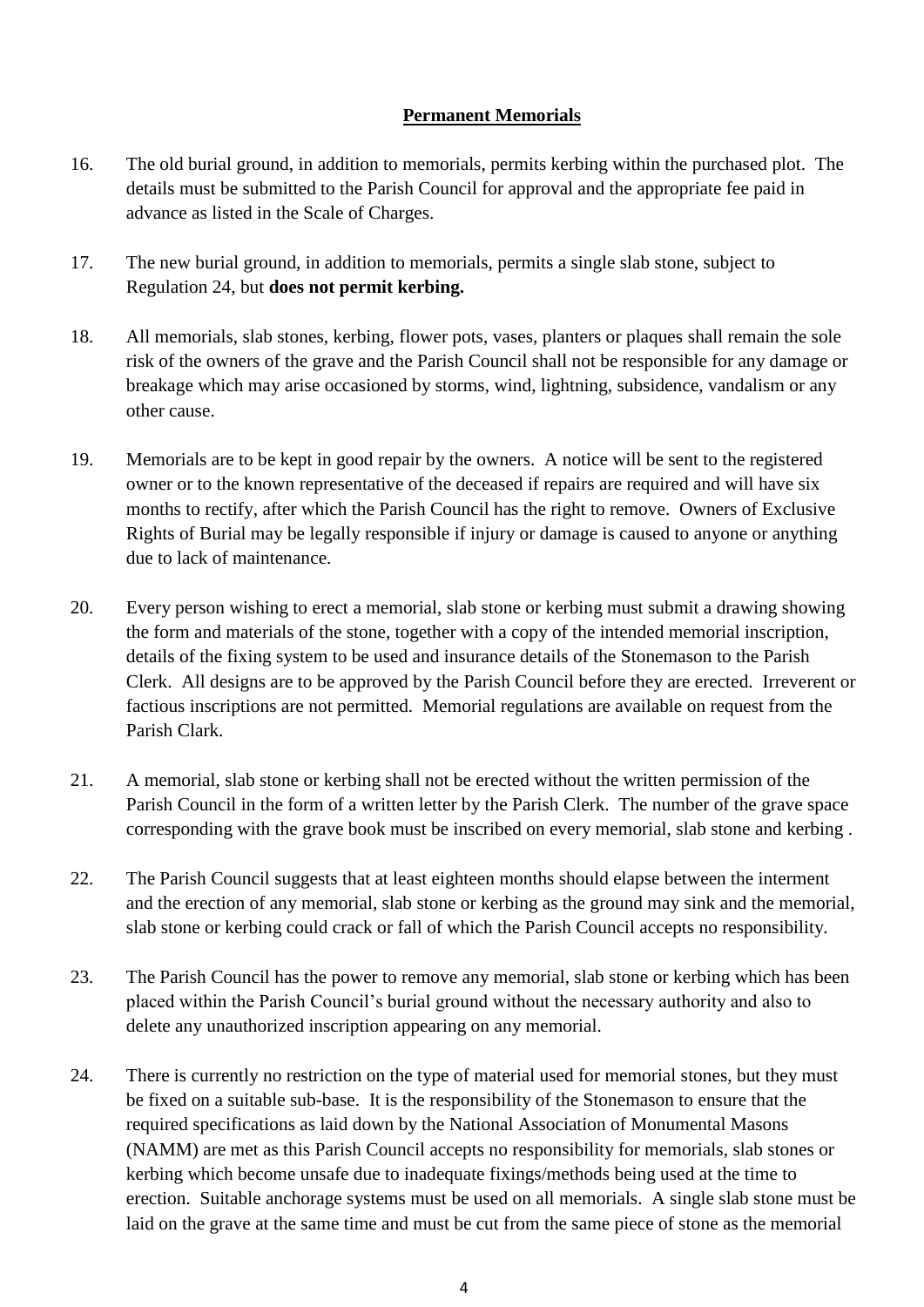stone. The single slab stone must cover the entire grave, but must be no longer than the grave space in its entirety, inclusive of memorial stone and base, laid with a shoulder no higher than approximately 12mm (½ inch) above ground level for grass strimming purposes.

- 25. All materials, memorials, slab stone and kerbing must be conveyed into the cemetery by means of a suitable vehicle. Any damage resulting to graves, walkways or grounds by erecting or removal of memorials or performing other works must be repaired by and at the expense of the contractor or the person employing them; the Parish Council will not accept liability for any damage that may occur.
- 26. The owner or executor shall be responsible for the removal of memorials, slab stone and kerbing whilst reopening of graves and replacement of same within eighteen months. The cost of removal must be borne by the owner/executor and the Parish Council will not be responsible in the event of a memorial/slab stone/kerbing becoming broken, damage, lost or destroyed during such work.
- 27. Under no circumstances is chicken wire, fencing or any other type of edging materials allowed, the Parish Council reserves the right to remove and dispose of such items.

# **Planting**

- 28. With the prior permission of the Parish Council plants or flowers may be planted over graves only where kerbing is allowed. All other areas may have flowers or small plants in suitable receptacles and only on the base of the memorial. The Parish Council reserves the right to remove and dispose of all other types of adornments.
- 29. All rubbish must be removed from site and taken away for disposal by the individual. The Parish Council reserves the right to prune, cut down, dig up and remove any plants or flowers whenever in their opinion the same have become unsightly or overgrown. The Parish Council's Policy is that planting shall not be allowed on any graves without the prior permission of the Parish Council.

# **General Rules**

- 30. The Parish Council forbids the receipt of any gratuity by any officer or servant employed by the Parish Council.
- 31. Any person who shall willfully destroy or damage any fence, gate, post, seat, railing, road, tree, shrub, plant, deface any memorial or commit any nuisance in the Burial Ground is liable to forfeit to the Parish Council on summary conviction a fine in accordance with the Local Authorities Cemeteries Orders 1997 or the Criminal Damages Act 1971.
- 32. All dead flowers, plants and litter must be removed and taken away for disposal off site. Dead flowers, plants and wreaths will be removed from graves at the discretion of the Parish Council.
- 33. A Register of all burials will be kept by the Parish Clerk; searches may be made by appointment.